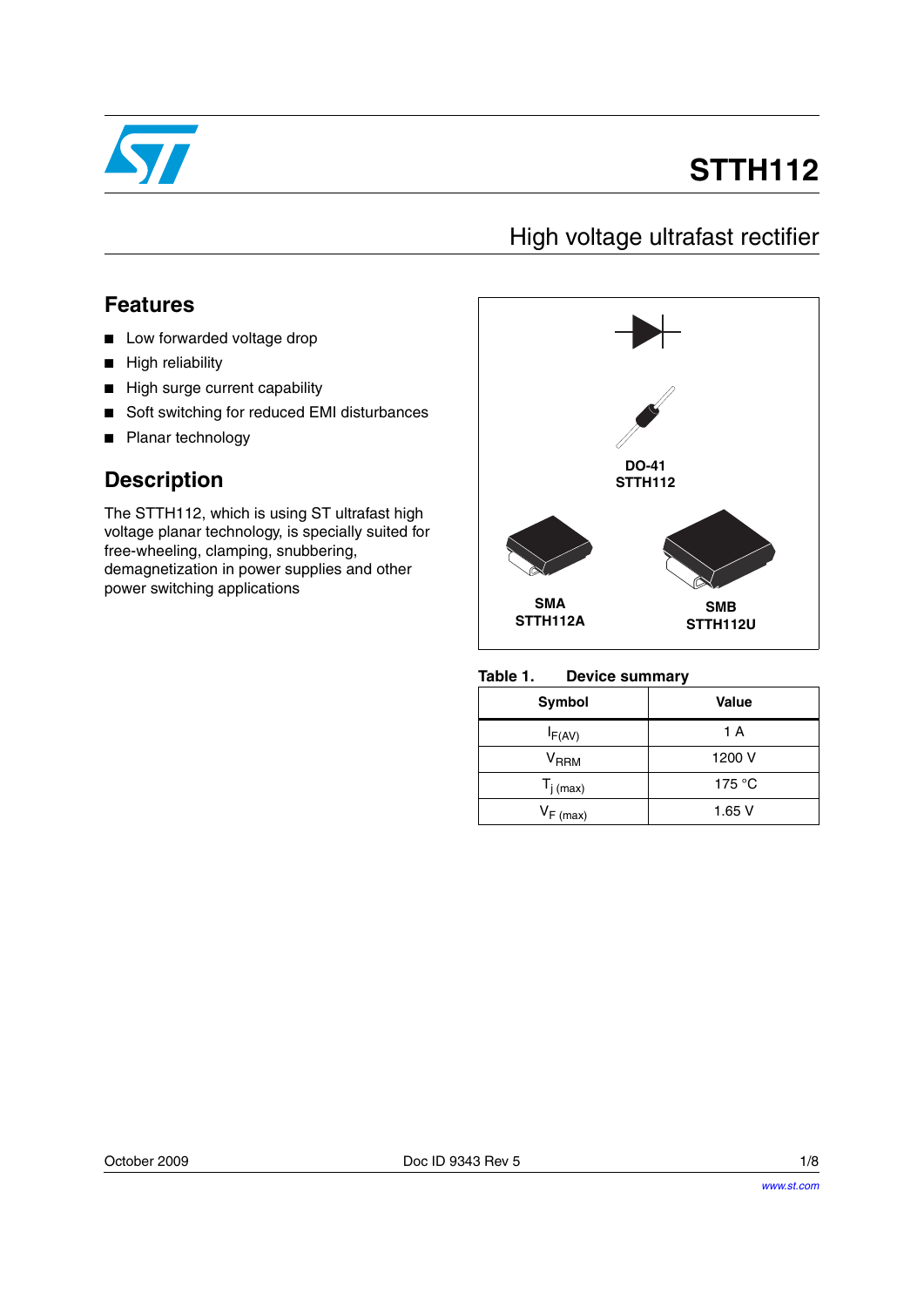### **Absolute ratings (limiting values)**

| Symbol                                              | <b>Parameter</b>                       | Value               | <b>Unit</b>    |            |             |             |
|-----------------------------------------------------|----------------------------------------|---------------------|----------------|------------|-------------|-------------|
| V <sub>RRM</sub>                                    | Repetitive peak reverse voltage        |                     | 1200           | v          |             |             |
| $V_{(RMS)}$                                         | Voltage rms                            |                     |                |            | 850         | v           |
|                                                     |                                        | $TI = 85^{\circ}C$  | $\delta = 0.5$ | DO-41      |             |             |
| $I_{F(AV)}$                                         | Average forward current                | $TI = 115^{\circ}C$ | $\delta = 0.5$ | <b>SMA</b> |             | A           |
|                                                     |                                        | $TI = 125^{\circ}C$ | $\delta = 0.5$ | <b>SMB</b> |             |             |
|                                                     |                                        |                     |                | DO-41      | 20          |             |
| Forward surge current<br>$t = 8.3$ ms<br><b>FSM</b> |                                        |                     |                | <b>SMA</b> |             | A           |
|                                                     |                                        | <b>SMB</b>          | 18             |            |             |             |
| $T_{\text{stg}}$                                    | Storage temperature range              |                     |                |            | $-50 + 175$ | °C          |
| $T_i$                                               | Maximum operating junction temperature |                     |                |            | $+175$      | $^{\circ}C$ |

### **Table 2. Thermal parameters**

| Symbol         | <b>Parameter</b>    | <b>Value</b> | <b>Unit</b>  |     |               |
|----------------|---------------------|--------------|--------------|-----|---------------|
|                |                     | $L = 10$ mm  | DO-41        | 45  |               |
| $R_{th (i-l)}$ | Junction to lead    |              | <b>SMA</b>   | 30  | $\degree$ C/W |
|                |                     |              | <b>SMB</b>   | 25  |               |
| $R_{th (j-a)}$ | Junction to ambient | $L = 10$ mm  | <b>DO-41</b> | 110 |               |

### **Table 3. Static electrical characteristics**

| Symbol | <b>Parameter</b>        | <b>Tests conditions</b> | Min.           | Typ. | Max. | <b>Unit</b> |    |
|--------|-------------------------|-------------------------|----------------|------|------|-------------|----|
|        | Reverse leakage current | $V_R = 1200 V$          | $T_j = 25 °C$  |      |      | 5           | μA |
| ΙŖ     |                         |                         | $T_i = 125 °C$ |      |      | 50          |    |
|        |                         |                         | $T_i = 25 °C$  |      |      | 1.9         |    |
| VF     | Forward voltage drop    | $I_F = 1 A$             | $T_i = 125 °C$ |      | 1.17 | .65         |    |
|        |                         |                         | $T_i = 150 °C$ |      | 1.10 | 1.55        |    |

### **Table 4. Dynamic electrical characteristics**

| <b>Symbol</b>   | <b>Parameter</b>         | <b>Tests conditions</b>                                  | Min.          | Typ. | Max. | Unit |    |
|-----------------|--------------------------|----------------------------------------------------------|---------------|------|------|------|----|
| $L_{rr}$        | Reverse recovery time    | $I_F = 0.5 A$<br>$I_{rr} = 0.25 A$ $I_R = 1A$            | $T_i = 25 °C$ |      |      | 75   | ns |
| t <sub>fr</sub> | Forward recovery time    | $I_F = 1 A$                                              |               |      |      | 500  | ns |
| V <sub>FP</sub> | Forward recovery voltage | $dl_F/dt = 50$ A/ $\mu$ s<br>$V_{FR}$ = 1.1 x $V_{Fmax}$ | $T_i = 25 °C$ |      |      | 30   |    |

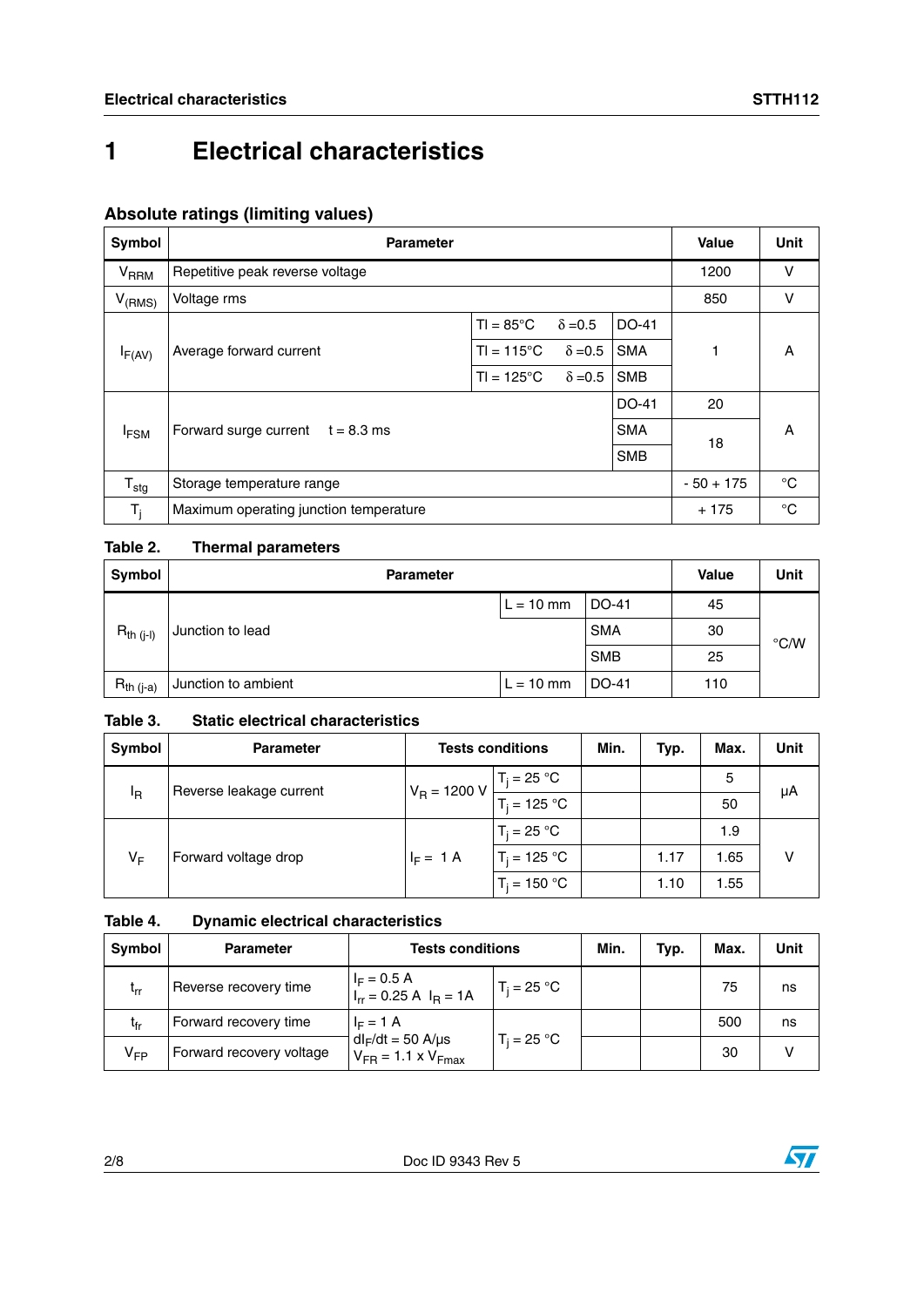#### **Figure 1. Conduction losses versus average current**

#### **Forward voltage drop versus forward current**





 $Z_{th(j-c)}$ /R<sub>th(j-c)</sub>

**epoxy FR4, L<sub>leads</sub> = 10**<br><del>| | | | | | | | |</del>

┯

 $\delta = 0.5$ 

 $\delta = 0.2$  $\delta = 0.1$ Single pulse

0.0 0.1 0.2 0.3 0.4 0.5  $0.6$ 0.7 0.8 0.9 1.0





**Figure 5. Relative variation of thermal impedance junction ambient versus pulse duration (epoxy FR4)(SMB)**

1.E-01 1.E+00 1.E+01 1.E+02 1.E+03

┿┿

← ₩

╅╈

 $t_p(s)$  **p**  $\overline{\leftarrow}$   $\overline{\leftarrow}$   $\overline{\leftarrow}$   $\overline{\delta}$  = tp/T

**Figure 6. Thermal resistance junction to ambient versus copper surface under each lead (DO-41, SMB)**



T

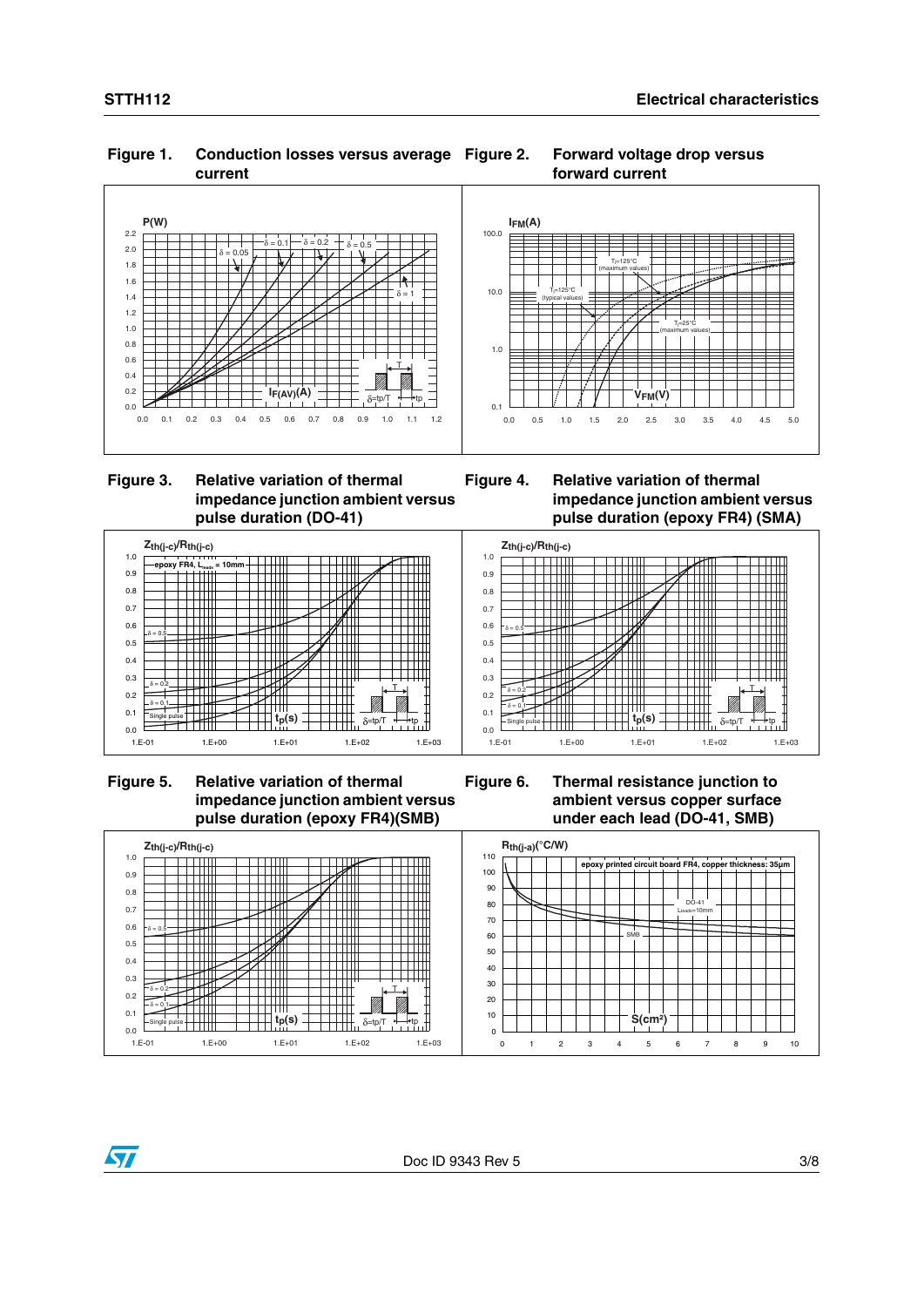#### **Figure 7. Thermal resistance junction to ambient versus copper surface under each lead (epoxy printed circuit board FR4, copper thickness: 35µm) (SMA)**

| .           | .<br>.<br>$\overline{\phantom{a}}$                                        |  |
|-------------|---------------------------------------------------------------------------|--|
|             | $R_{th(j-a)}$ <sup>°</sup> C/W)                                           |  |
| 140         |                                                                           |  |
| 130         |                                                                           |  |
| 120         |                                                                           |  |
| 110         |                                                                           |  |
| 100         |                                                                           |  |
| 90          |                                                                           |  |
| 80          |                                                                           |  |
|             | SMA                                                                       |  |
| 70          |                                                                           |  |
| 60          |                                                                           |  |
| 50          |                                                                           |  |
| 40          |                                                                           |  |
|             |                                                                           |  |
| 30          |                                                                           |  |
| 20          |                                                                           |  |
| 10          | $S$ (cm <sup>2</sup> )                                                    |  |
| $\mathbf 0$ |                                                                           |  |
|             | 3.5<br>5.0<br>0.0<br>0.5<br>2.5<br>4.5<br>2.0<br>3.0<br>4.0<br>1.0<br>1.5 |  |

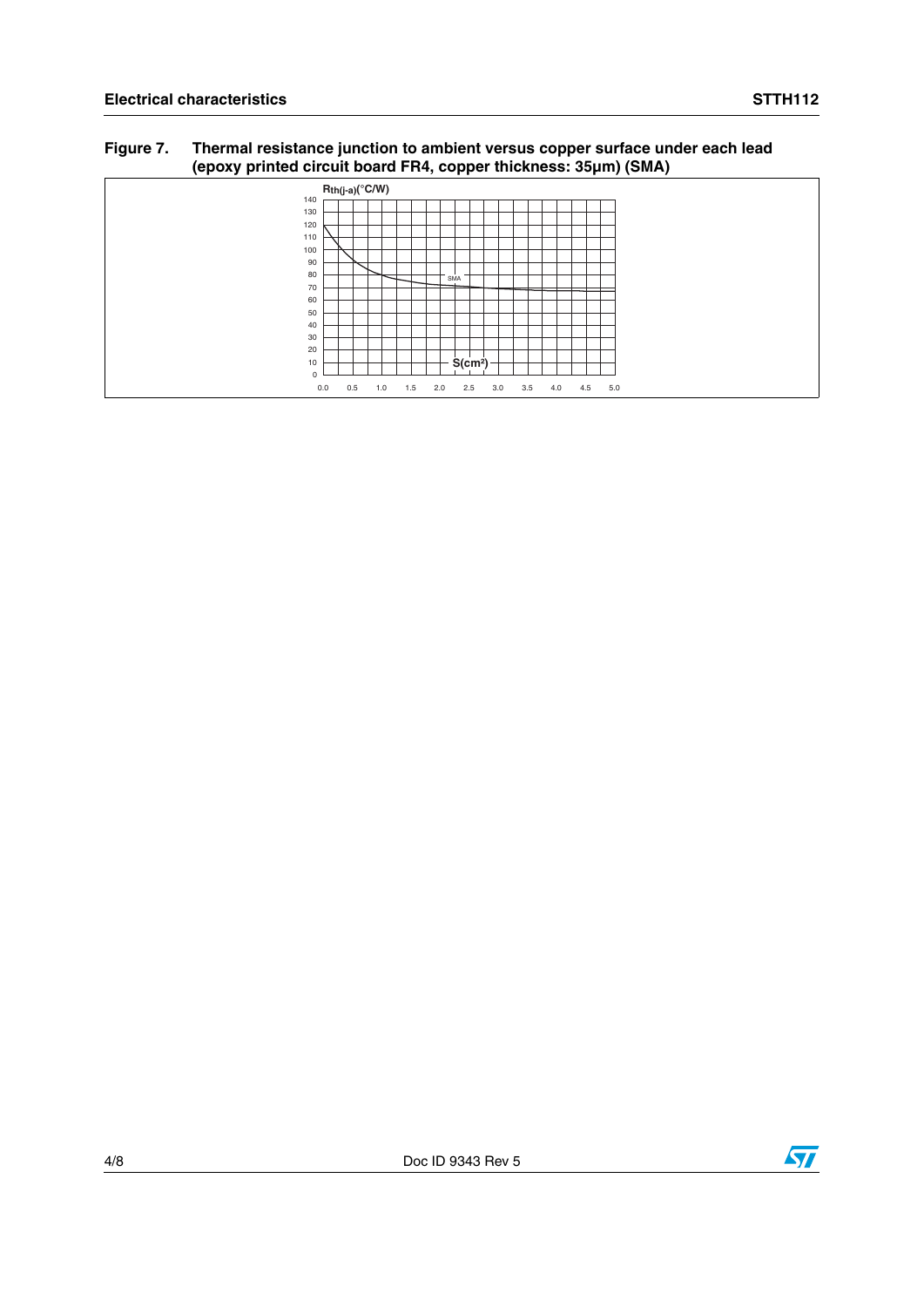### **2 Package information**

- Epoxy meets UL 94, V0
- **Band indicates cathode**
- Bending method (DO-41): see Application note AN1471

In order to meet environmental requirements, ST offers these devices in different grades of ECOPACK® packages, depending on their level of environmental compliance. ECOPACK® specifications, grade definitions and product status are available at: **www.st.com**. ECOPACK® is an ST trademark.

Table 5. **SMA dimensions** 



#### **Figure 8. Footprint (dimensions in mm)**

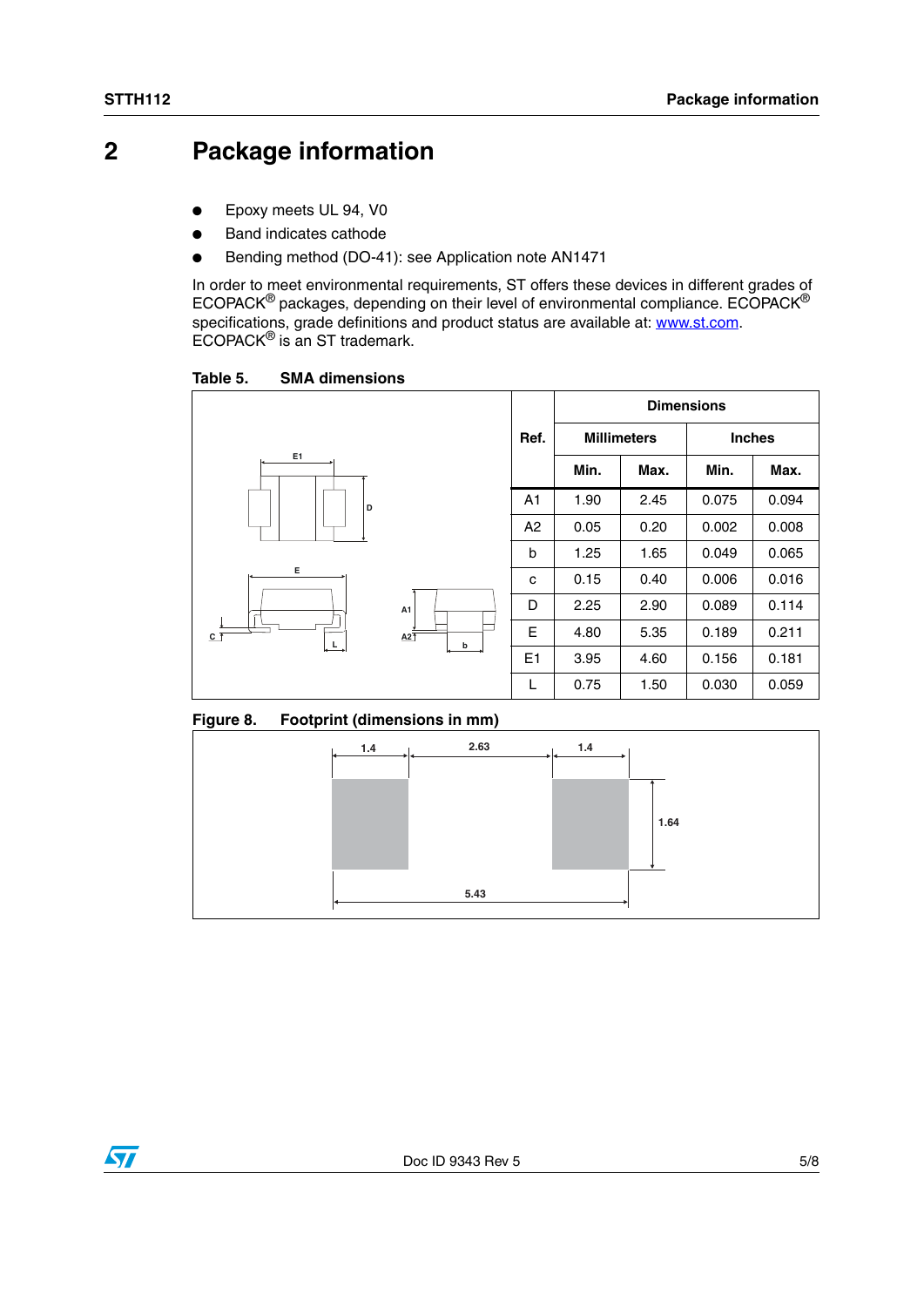Table 6. **SMB dimensions** 

|                    |                  |                                    | <b>Dimensions</b> |               |       |       |  |
|--------------------|------------------|------------------------------------|-------------------|---------------|-------|-------|--|
| E <sub>1</sub>     |                  | <b>Millimeters</b><br>Ref.<br>Min. |                   | <b>Inches</b> |       |       |  |
|                    |                  |                                    |                   | Max.          | Min.  | Max.  |  |
| D<br>Е             |                  | A <sub>1</sub>                     | 1.90              | 2.45          | 0.075 | 0.096 |  |
|                    |                  | A2                                 | 0.05              | 0.20          | 0.002 | 0.008 |  |
|                    |                  | b                                  | 1.95              | 2.20          | 0.077 | 0.087 |  |
|                    |                  | C                                  | 0.15              | 0.40          | 0.006 | 0.016 |  |
|                    | A <sub>1</sub>   | D                                  | 3.30              | 3.95          | 0.130 | 0.156 |  |
| $C$ $\overline{P}$ | $A2\overline{A}$ | E                                  | 5.10              | 5.60          | 0.201 | 0.220 |  |
| $\overline{L}$     | $\mathbf b$      | E1                                 | 4.05              | 4.60          | 0.159 | 0.181 |  |
|                    |                  | L                                  | 0.75              | 1.50          | 0.030 | 0.059 |  |

**Figure 9. Footprint (dimensions in mm)**



Table 7. **Table 7. DO-41 (plastic) dimensions**

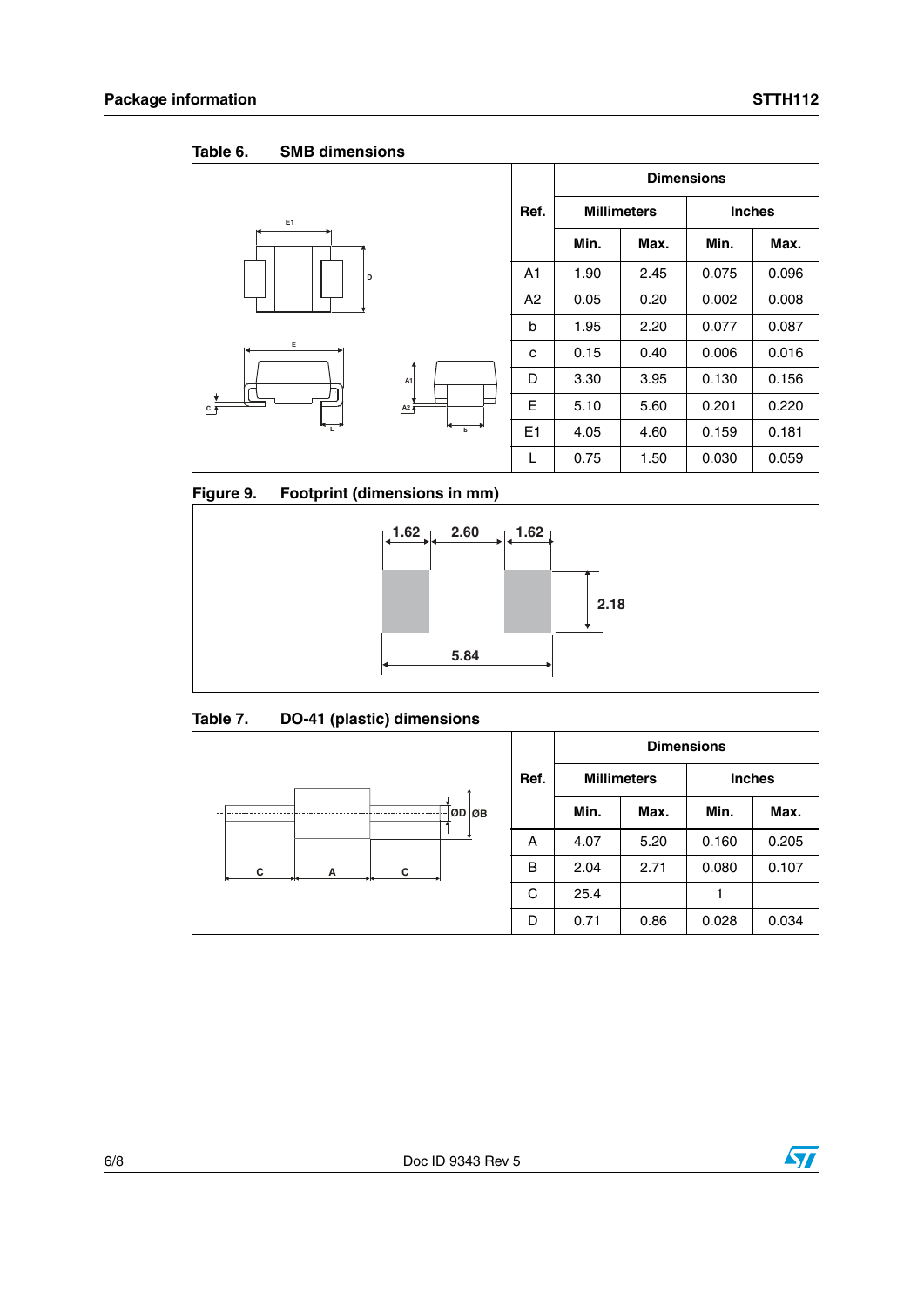## **3 Ordering information**

#### Table 8. **Ordering information**

| Order code            | <b>Marking</b>      | Package    | Weight    | <b>Base gty</b> | <b>Delivery Mode</b> |
|-----------------------|---------------------|------------|-----------|-----------------|----------------------|
| STTH <sub>112</sub>   | STTH <sub>112</sub> | DO-41      | 0.34 g    | 2000            | Ammopack             |
| STTH112A              | H <sub>12</sub>     | <b>SMA</b> | $0.068$ g | 5000            | Tape and reel        |
| STTH <sub>112</sub> U | U12                 | <b>SMB</b> | 0.11 g    | 2500            | Tape and reel        |
| STTH112RL             | STTH <sub>112</sub> | DO-41      | 0.34 g    | 5000            | Tape and reel        |

## **4 Revision history**

| Date        | <b>Revision</b> | <b>Changes</b>                                                                                                                                       |
|-------------|-----------------|------------------------------------------------------------------------------------------------------------------------------------------------------|
| Jan-2003    | 2               | Initial release.                                                                                                                                     |
| 22-Jun-2005 | 3               | New value of $T_i = 150$ °C added to table 2.<br>Dimensions A1 E and D updated in Table 4.<br>Data sheet reformatted.<br>No other technical changes. |
| 20-Mar-2007 | 4               | Reformatted to current standards. Updated dimensions and footprints<br>for SMA and SMB packages.                                                     |
| 30-Sep-2009 | 5               | Updated table 7 package dimensions.                                                                                                                  |

#### Table 9. **Document revision history**